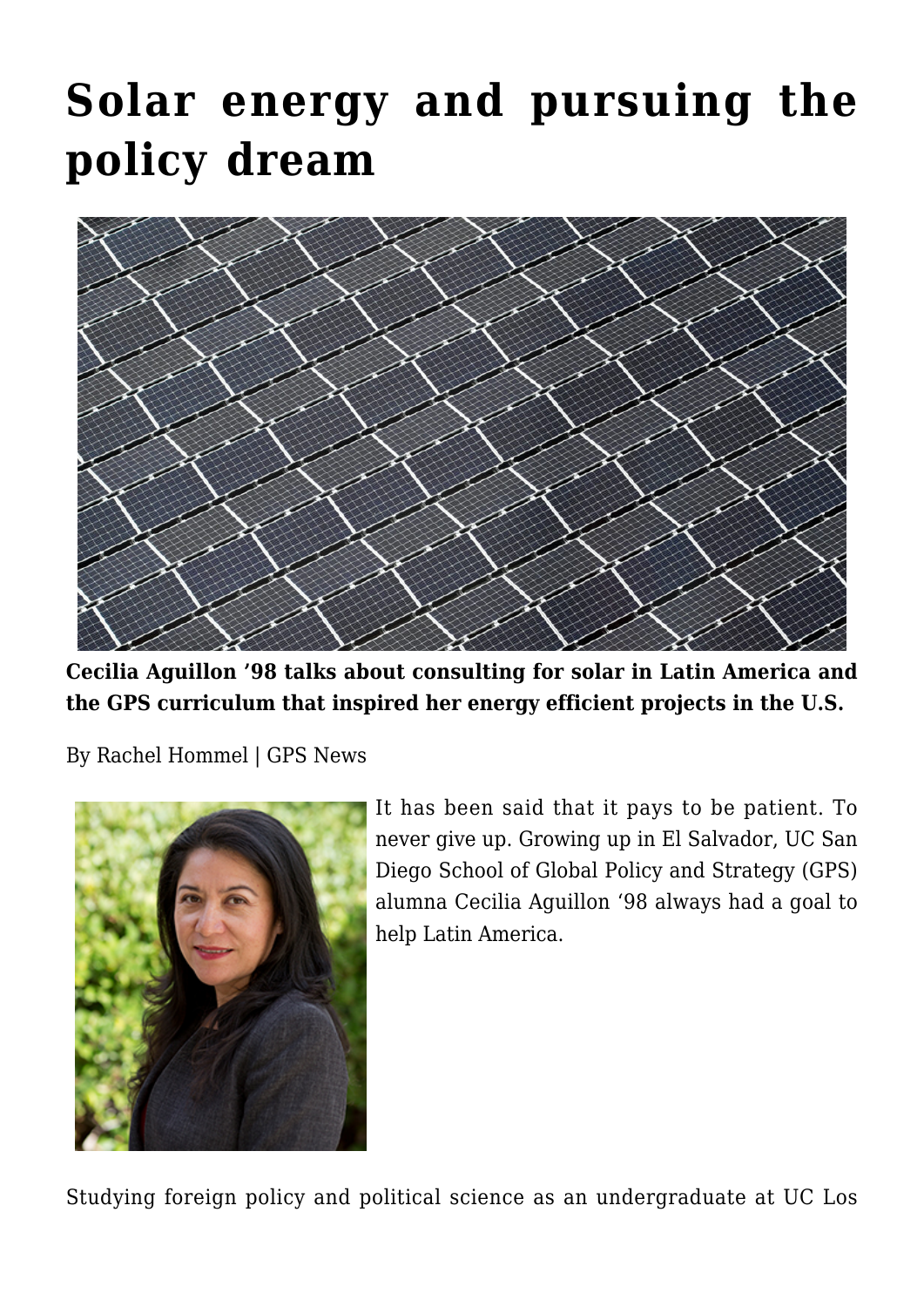Angeles, after her first Japanese history class Aguillon soon fell in love with the culture. Her dream was to work for a Japanese enterprise helping Latin America with sustainable development. Deciding between international law school and other business schools, she found GPS and its career track focused on international management with a policy angle.

"Putting policy and business together was a dream," said Aguillon. "GPS had a great mix of people interested in government, nonprofit, journalism, finance and management with a global perspective – there was so much more variety than your typical business school."

Upon graduating, her dream to work for a Japanese company in the U.S. doing business in Latin America came true. The San Diego based Kyocera, the leading supplier of solar power generating systems, mobile phones, printers, copiers, printheads, LCDs and electronic components recruited her to work in their solar division.

Aguillon´s training at GPS in government and business coupled with her cultural experiences in Japan, Latin America and the U.S. qualified her to work on negotiating contracts with governments and international aid agencies to develop solar projects in rural areas of Latin America.

However, after six months at the company, Kyocera shifted its focus from Latin American to the emergent U.S. market. They purchased their largest U.S. distributor and moved the solar division to Arizona leaving her in San Diego to lead the consumer products division, which was losing money.

Kyocera's leadership expressed their confidence in the training Aguillon received at GPS to help her turn the consumer products division profitable, which she did within six months of taking over the challenge. This helped her move up the ranks at Kyocera and be noticed by the Japanese top leadership.

"I was very lucky to get a job in exactly what I studied and what I wanted to do," said Aguillon. "How many people out of business school can run a company? If I hadn't taken those classes, I wouldn't have succeeded or turned a profit."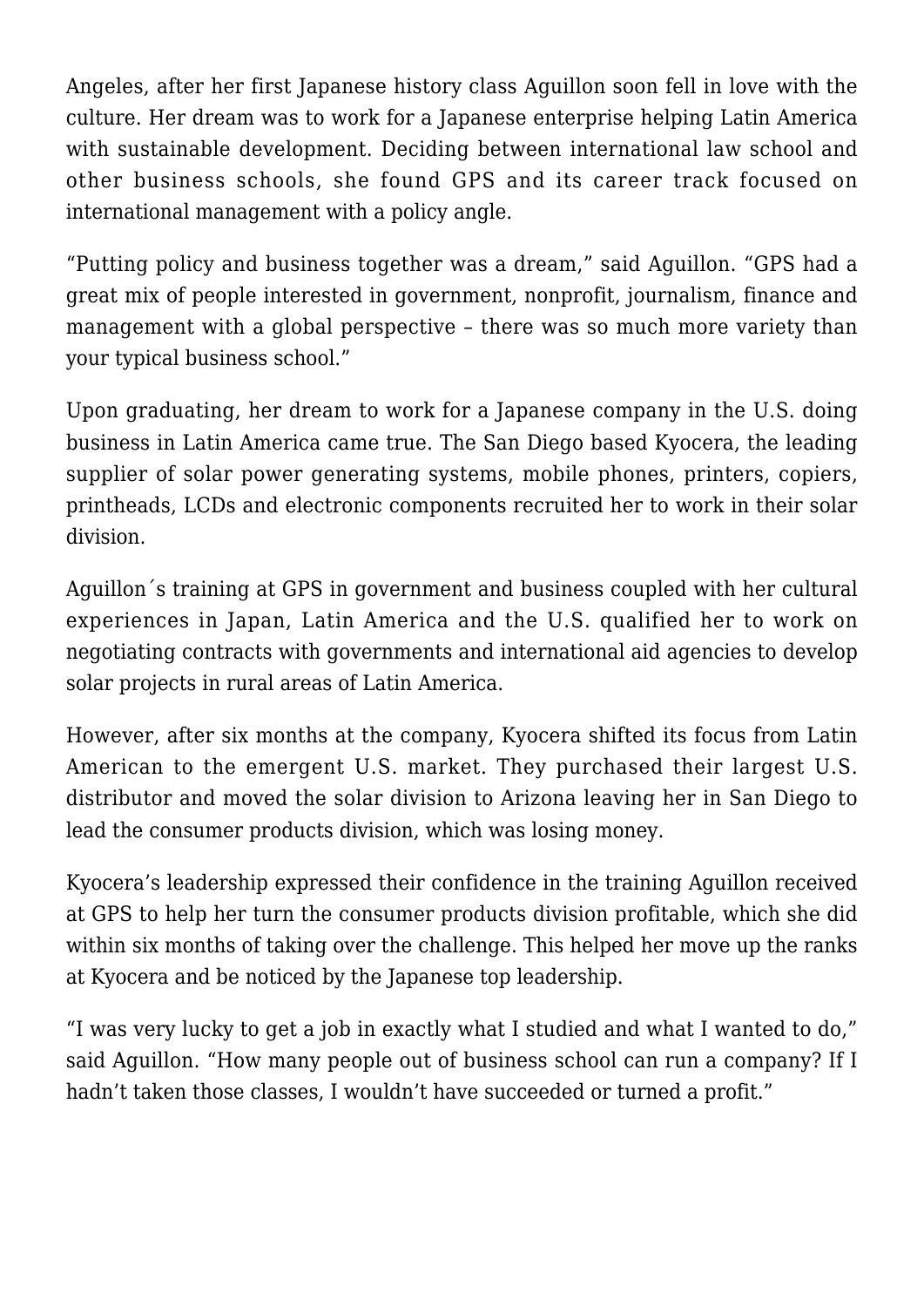

Three years after keeping the consumer products profitable, Aguillon returned to the solar division and for the next 12 years worked on developing new solar markets in the U.S., helping state governments and trade associations pass and implement renewable energy policies. In 2012 her dream to work with Latin American markets became reality.

Before she left Kyocera at the end of March 2017, she had been working on developing solar markets and new businesses for Kyocera in Mexico, Central America, the Caribbean, Colombia and Argentina. Citing the value of her investment class at GPS, she quickly learned the benefit of return investments.

From now retired Professor Alex Kane's Investment and Business Simulation Lab classes to [Professor Ulrike Schaede's](https://gps.ucsd.edu/faculty-directory/ulrike-schaede.html) class on negotiation to [Professor Roger](https://gps.ucsd.edu/faculty-directory/roger-bohn.html) [Bohn's](https://gps.ucsd.edu/faculty-directory/roger-bohn.html) class on manufacturing and business, Aguillon was prepared to lead the way in solar for Kyocera, quickly moving from marketing manager to creating her own position in governmental relations.

"When I was lobbying and making proposals to the government at Kyocera, I used the same concepts that I learned in my Policy Making Process (PMP) class – that we are all human beings with wants and concerns, so I needed to identify and address their concerns," said Aguillon. "From my policy background, I could come up with ideas that could work for everybody and find win-win solutions as much as possible."

After nearly two decades at Kyocera, Aguillon decided to branch out on her own this past June. Over the years, she had forged strong relationships with large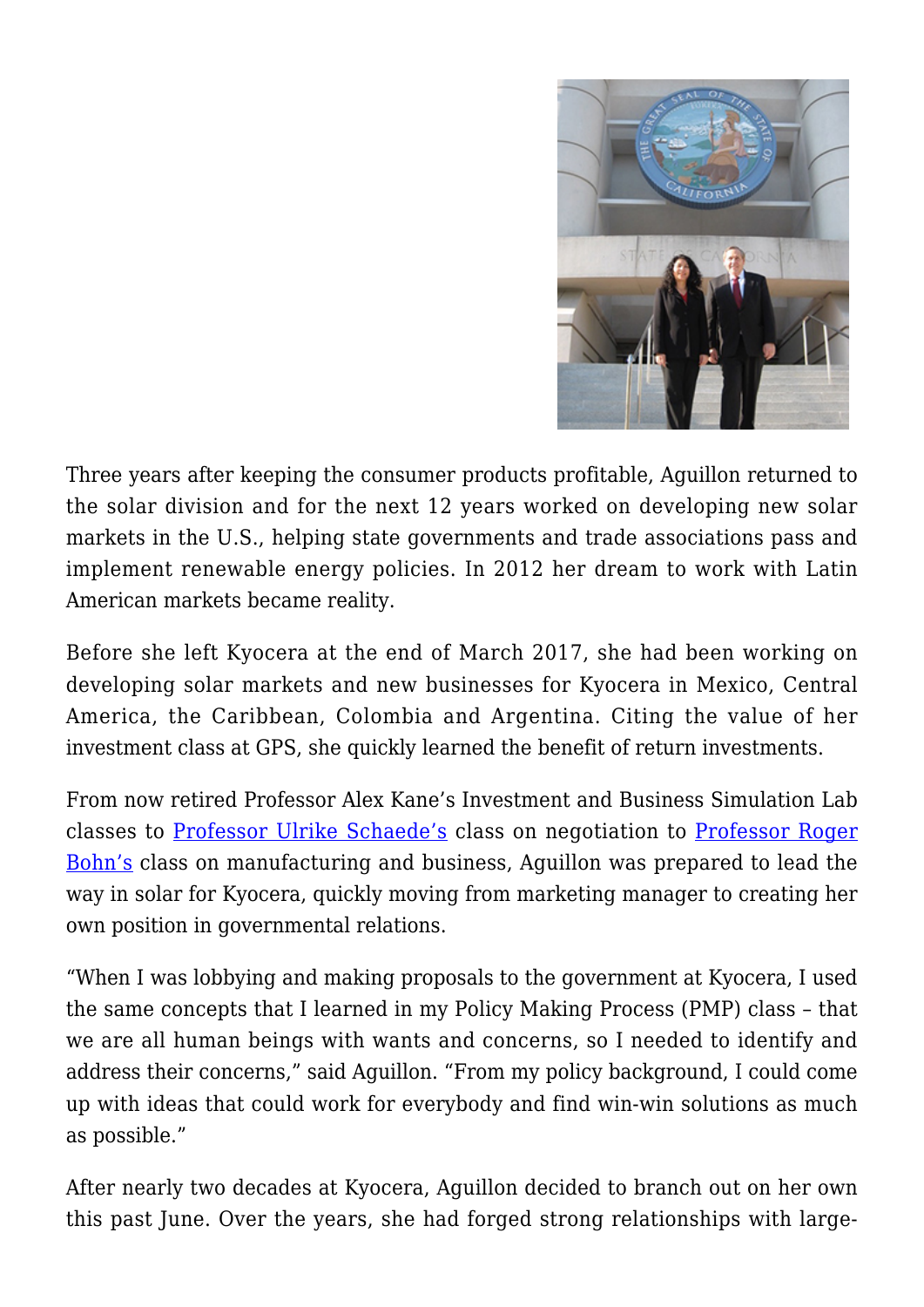scale investors, equipment manufacturers and contractors. She is bringing all these groups together to develop solar projects in Latin America.

In addition, she is working on the development of energy programs for affordable multi-housing family buildings using solar, energy storage and energy efficiency technologies. Hoping to bring the project to Tijuana and Baja in the future, she feels the project will not only lower the carbon footprint but also lower cost of energy for low income residents.

"Don't ever give up on your dreams. At GPS, I was taught that I wasn't in a tunnel – that I could do multiple things with what I had," said Aguillon. "It's all about maximizing opportunity and meeting different people."



Noting the entrepreneurial spirit of the School and how it assisted her in the creation of her company, she is currently enrolled in GPS's Entrepreneur Certificate program.

As someone trilingual, she also stresses the important of language acquisition in the School's current language track. Her language skills helped her both internally in the company and broader in all her business endeavors.

"Language is huge. It was one of reasons I was so valued with high-level clients…100% of time, they would talk to me," said Aguillon. "It's so important when you are doing business in another country to show respect, to show that you care and that you speak their language."

For current students, Aguillon also stresses the power of networking, as she found her first position at Kyocera through fellow GPS alum and friend Elizabeth Rose '97, who handed over her resume. The power of collaboration is key.

"The most important thing is the ability to network. GPS alumni are really willing